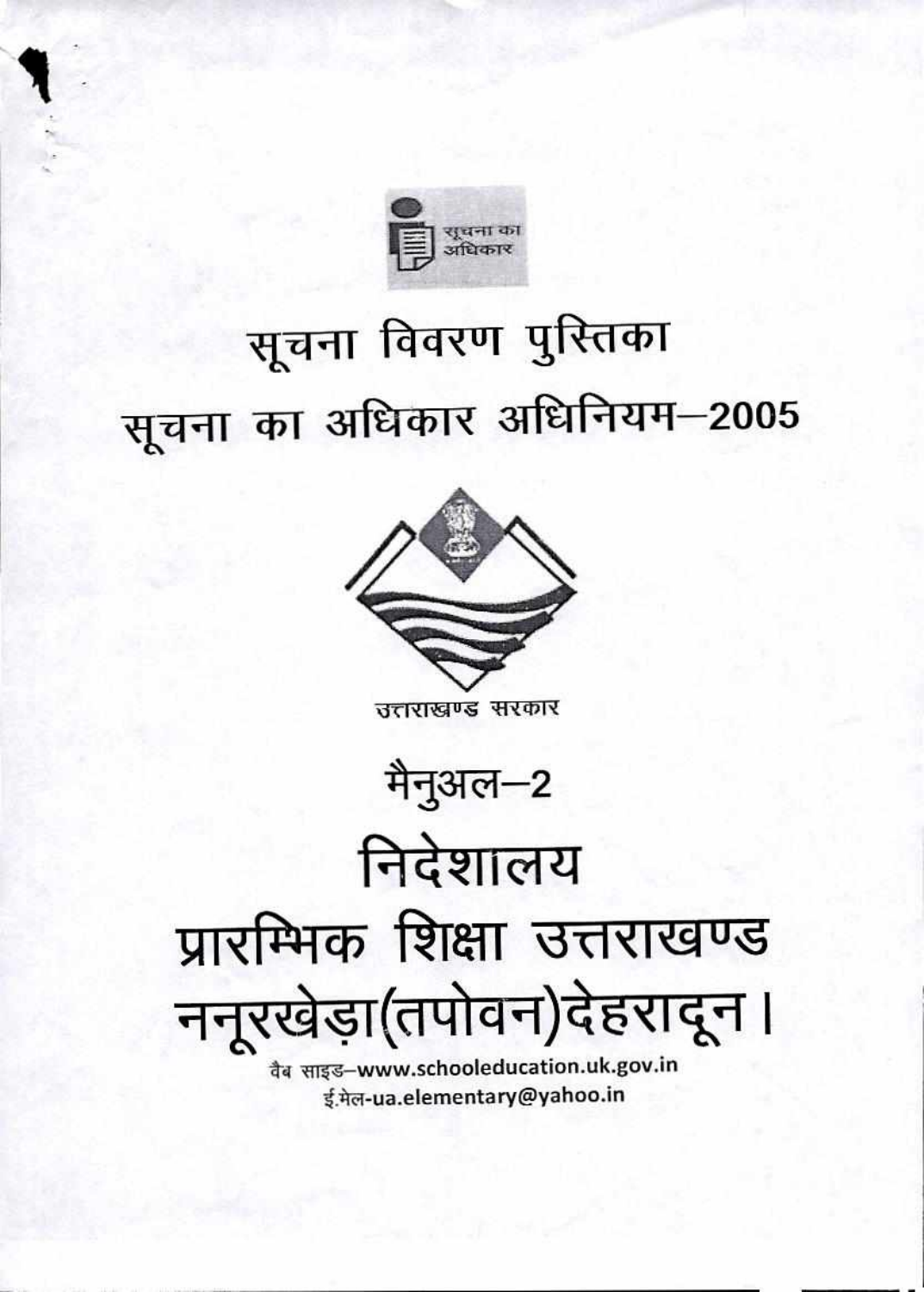## कार्यालय-निदेशक(प्रा०शि०) मैनुअल्स के बिन्दु संख्या-2 हेतु प्रारूप-1<br>- निदेशालय प्रारम्भिक शिक्षा उत्तराखण्ड के कार्यालय में अनुमाग अनुसार संख्यात्मक विवरण

| क्र0सं0 | अनुभाग का<br>नाम   | उपनिदेशक / अनुभाग<br>नियन्त्रणाधिकारी | प्रशासनिक एवं अन्य<br>कर्मी                        | चतुर्थ श्रेणी कर्मी                      |
|---------|--------------------|---------------------------------------|----------------------------------------------------|------------------------------------------|
|         | निदेशक<br>कार्यालय | निदेशक                                | श्री पुरुषोत्तम प्रसाद<br>आय<br>(वैयक्तिक अधिकारी) | श्री सादर सिंह<br>चौधरी                  |
|         |                    |                                       |                                                    | श्री कन्हैया प्रसाद<br>नौटियाल (ड्राईवर) |
|         |                    |                                       |                                                    |                                          |

## <u>कार्यालय–अपर निदेशक(प्रा0शि0)</u><br><u>मैनुअल्स के बिन्दु संख्या–2 हेतु प्रारूप–1</u>

निदेशालय प्रारम्भिक शिक्षा उत्तराखण्ड के कार्यालय में अनुभाग अनुसार संख्यात्मक विवरणः-

| क्र0स0 | अनुभाग का<br>नाम          | उपनिदेशक / अनुमाग<br>नियन्त्रणाधिकारी | प्रशासनिक<br>एवं अन्य<br>कर्मी | चतुर्थ श्रेणी कर्मी         |
|--------|---------------------------|---------------------------------------|--------------------------------|-----------------------------|
|        | अपर<br>निदेशक<br>कार्यालय | निदेशक                                |                                | श्री रमेश चन्द्र भट्ट       |
|        |                           |                                       |                                | श्री गोविन्द पंवार(ड्राईवर) |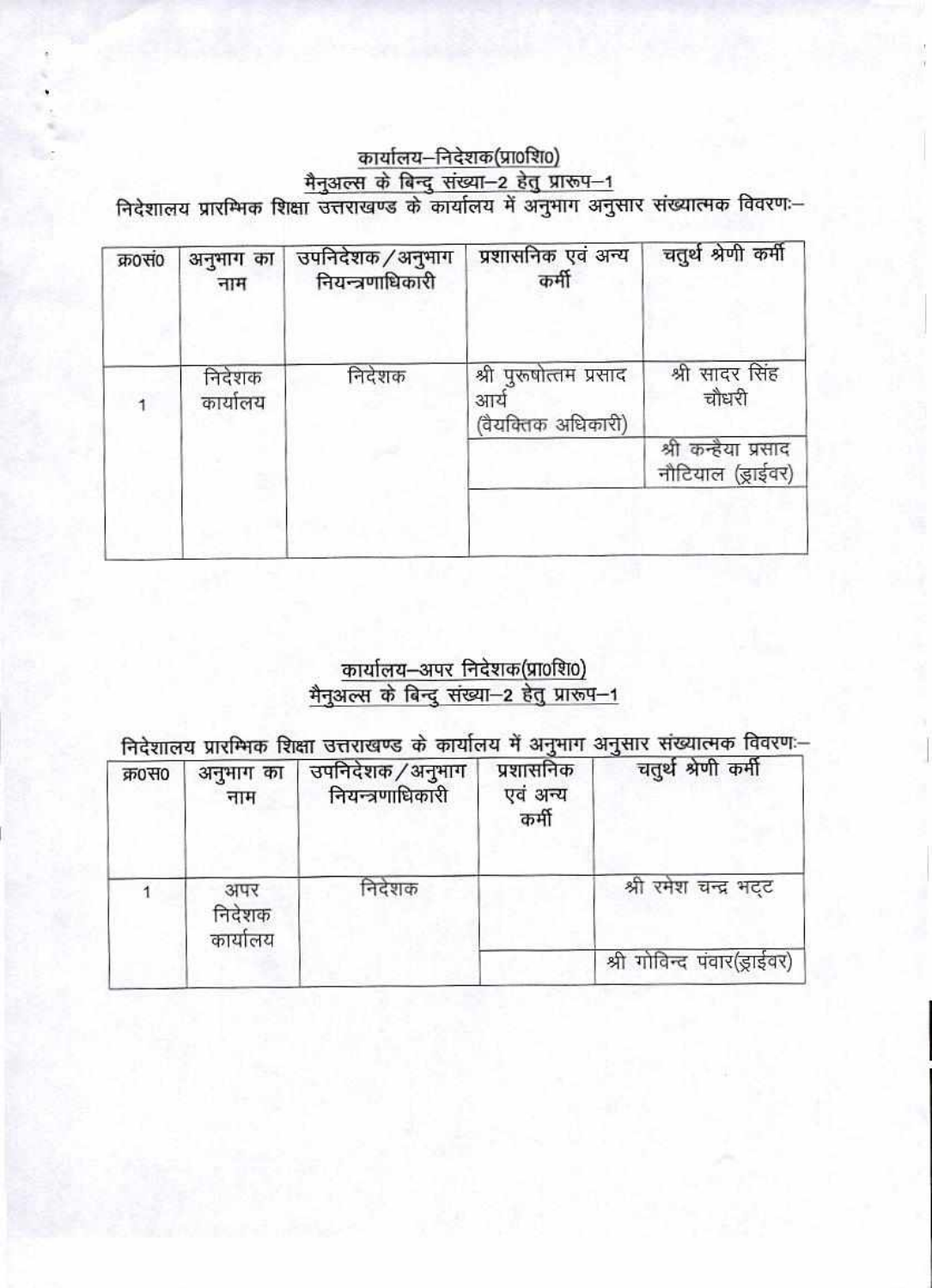## बेसिक मैनुअल्स के बिन्दु संख्या-2 हेतु प्रारूप-1<br>निदेशालय प्रारम्भिक शिक्षा उत्तराखण्ड के कार्यालय में अनुभाग अनुसार संख्यात्मक विवरणः-

| क्र0<br>स0 | अनुभाग<br>का नाम | उपनिदेशक /<br>अनुभाग<br>नियन्त्रणाधिकारी | प्रशासनिक एवं<br>अन्य कर्मी      | चतुर्थ श्रेणी<br>कर्मी | अपर निदेशक<br>समीक्षक अधिकारी  |
|------------|------------------|------------------------------------------|----------------------------------|------------------------|--------------------------------|
|            | बेसिक<br>सेवायें | श्री नरवीर सिंह<br>बिष्ट, उप             | श्री नत्थी लाल<br><b>HONO310</b> |                        | श्री एस0पी0 खाली<br>अपर निदेशक |
|            |                  | निदेशक                                   | श्री अनिल सिमल्टी<br>(व0प्र0अ0)  |                        |                                |
|            |                  |                                          | श्री प्रदीप भण्डारी<br>(UHOK)    |                        |                                |
|            |                  |                                          | श्री सुभाष रतूडी<br>व0स0         |                        |                                |
|            |                  |                                          | श्री अनिल सिमल्टी<br>(व0प्र0अ0)  |                        |                                |

# <u>मैनुअल्स के बिन्दु संख्या-2 हेतु प्रारूप-1</u><br>निदेशालय प्रारम्भिक शिक्षा उत्तराखण्ड के कार्यालय में अनुभाग अनुसार संख्यात्मक विवरणः-

| क्र0<br>स० | अनुभाग का<br>नाम     | उपनिदेशक /<br>अनुभाग<br>नियन्त्रणाधिकारी               | प्रशासनिक एवं<br>अन्य कर्मी | चतुर्थ श्रेणी<br>कर्मी | संयुक्त निदेशक<br>समीक्षक अधिकारी          |
|------------|----------------------|--------------------------------------------------------|-----------------------------|------------------------|--------------------------------------------|
|            | आर0टी0ई0/<br>अशासकीय | श्री रघुनाथ लाल   श्री सन्तोष<br>आये<br>संयुक्त निदेशक | भटट<br>(प्रशा0अधिकारी)      |                        | श्री रघुनाथ लाल<br>आर्य, संयुक्त<br>निदेशक |
|            |                      |                                                        | $\lambda$                   |                        |                                            |

### सेवार्ये—1

# <u>मैनुअल्स के बिन्दु संख्या-2 हेतु प्रारूप-1</u><br>निदेशालय प्रारम्भिक शिक्षा उत्तराखण्ड के कार्यालय में अनुमाग अनुसार संख्यात्मक विवरणः-

| क्र0       | का नाम   अनुभाग | अनुभाग   उपनिदेशक /                      | प्रशासनिक एवं                         | चतुर्थ श्रेणी | अपर निदेशक                     |
|------------|-----------------|------------------------------------------|---------------------------------------|---------------|--------------------------------|
| <b>THD</b> |                 | नियन्त्रणाधिकारी                         | अन्य कर्मी                            | कर्मी         | समीक्षक अधिकारी                |
|            | सेवा–1          | श्री मेहरवान सिंह<br>बिष्ट, उप<br>निदेशक | श्री अनूप चन्द्र<br>रूडोला (व0प्र0अ0) |               | श्री एस0पी0 खाली<br>अपर निदेशक |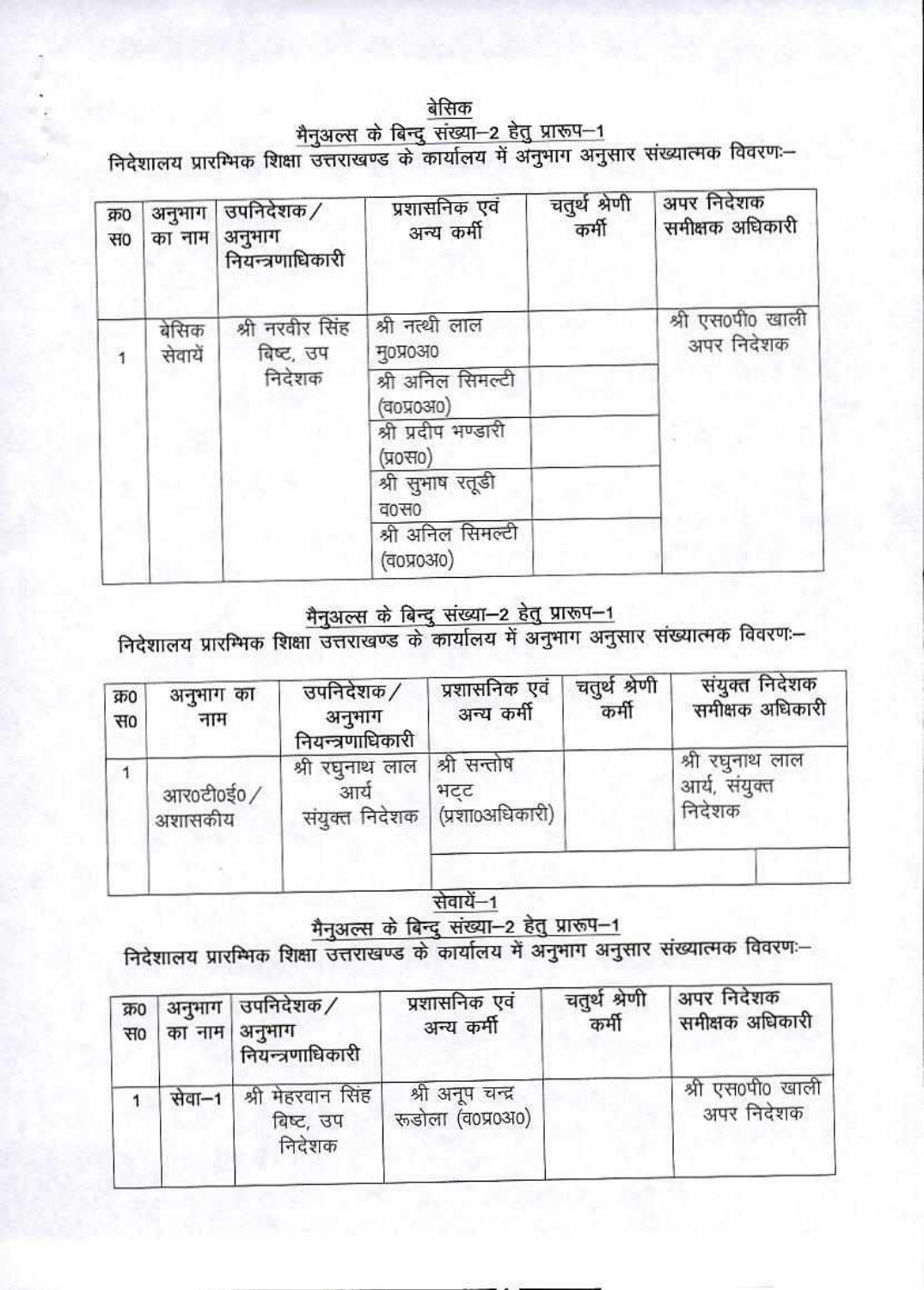| अर्थ                                                                                |
|-------------------------------------------------------------------------------------|
| मैनुअल्स के बिन्दु संख्या—2 हेतु प्रारूप—1                                          |
| निदेशालय पारम्भिक शिक्षा सत्तराखण्ड के कार्यालय में अनुभाग अनुसार संख्यात्मक विवरण: |

| क्र0<br>स० | अनुभाग<br>का नाम | नुभाग<br>नियन्त्रणाधिकारी            | अन्य कर्मी                            | उपनिदेशक /अ   प्रशासनिक एवं   चतुर्थ श्रेणी कर्मी   संयुक्त निदेशक | समीक्षक अधिकारी                           |
|------------|------------------|--------------------------------------|---------------------------------------|--------------------------------------------------------------------|-------------------------------------------|
|            | अर्थ             | श्री आर0पी0<br>डंडरियाल उप<br>निदेशक | श्री विशन सिंह<br>कुमाई<br>लेखाधिकारी |                                                                    | श्री सुभाष चन्द्र भट्ट,<br>संयुक्त निदेशक |
|            |                  |                                      | श्री अशोक<br>भटट प्रधान<br>सहायक      |                                                                    |                                           |

<u>नियोजन</u><br>मैनुअल्स के बिन्दु संख्या—2 हेतु प्रारूप—1</u>

| क्र0<br>OFF | अनुभाग का<br>नाम | निदशालय प्राराम्मक शिक्षा उत्तराखण्ड के कार्यालय में अनुमाग अनुसार संख्यात्मक विवरणः—<br>उपनिदेशक/अनुभाग<br>नियन्त्रणाधिकारी | प्रशासनिक एवं<br>अन्य कर्मी                                                                       | चतुर्थ<br>श्रेणी<br>कर्मी | संयुक्त निदेशक<br>समीक्षक अधिकारी            |
|-------------|------------------|------------------------------------------------------------------------------------------------------------------------------|---------------------------------------------------------------------------------------------------|---------------------------|----------------------------------------------|
|             | नियोजन           | श्री आर0पी0 डंडरियाल<br>उप निदेशक                                                                                            | श्री हरीश चन्द्र<br>वैष्णव (मु०प्र०अ०)<br>तनवीर जहां<br>व0स0<br>श्रीमती आकांक्षा<br>त्रिपाठी क0स0 |                           | श्री सुभाष चन्द्र<br>भट्ट, संयुक्त<br>निदेशक |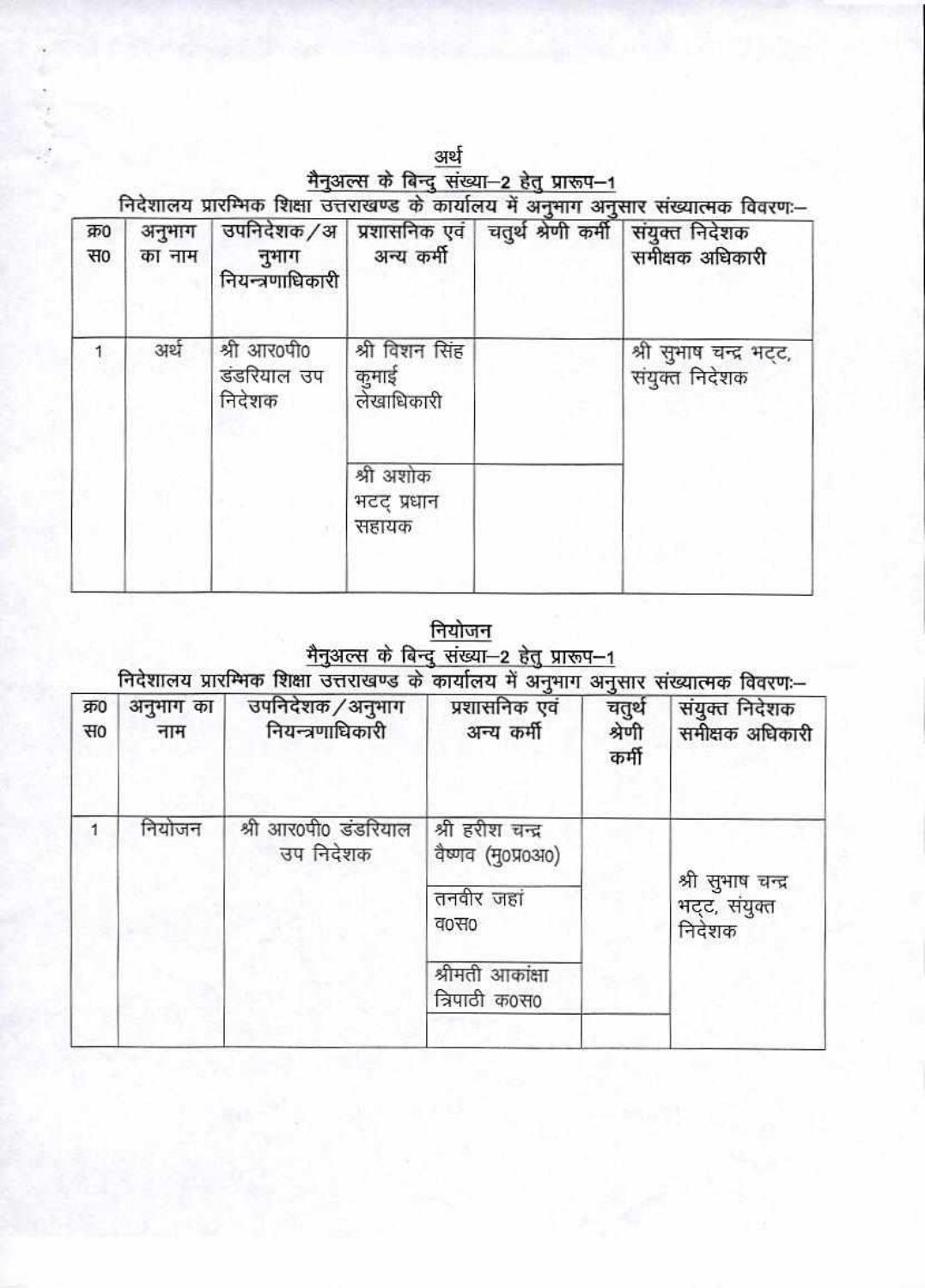### विविध / अका0 / क्रीड़ा <u>मैनुअल्स के बिन्दु संख्या-2 हेतु प्रारूप-1</u><br>- उच्चण्डाय के कार्यालय में अनुभाग अनुसार संख्यात्मक विवरणः-

| क्र0<br>स० | अनुभाग का<br>नाम                                  | उपनिदेशक /<br>अनुभाग<br>नियन्त्रणाधिकारी | निदशीलय प्राराम्मक शिक्षा उत्तराखण्ड के कार्यालय ने जनुनाने अनुसार संख्यातक स्वर्गमें<br>प्रशासनिक एवं<br>अन्य कर्मी | चतुर्थ श्रेणी<br>कर्मी | संयुक्त निदेशक<br>समीक्षक<br>अधिकारी         |
|------------|---------------------------------------------------|------------------------------------------|----------------------------------------------------------------------------------------------------------------------|------------------------|----------------------------------------------|
| 1          | विविध /<br>अकादमिक<br>तथा<br>अनुश्रवण/<br>क्रीड़ा | श्रीमती हेमलता<br>भट्ट<br>उप निदेशक      | दीप शिखा नेगी<br>कनिष्ठ सहायक<br>श्री विमल असवाल<br>कनिष्ठ सहायक                                                     |                        | श्री सुभाष चन्द्र<br>भट्ट, संयुक्त<br>निदेशक |

# <u>लेखा-स्थापना</u><br>- मैनुअल्स के बिन्दु संख्या—2 हेतु प्रारूप—1<br>- निदेशालय प्रारम्भिक शिक्षा उत्तराखण्ड के कार्यालय में अनुभाग अनुसार संख्यात्मक विवरण:

| क्र0<br><b>HO</b> | अनुभाग<br>का नाम | उपनिदेशक/<br>अनुभाग<br>नियन्त्रणाधिकारी    | प्रशासनिक एवं<br>अन्य कर्मी      | चतुर्थ श्रेणी<br>कर्मी                | संयुक्त निदेशक<br>समीक्षक अधिकारी |
|-------------------|------------------|--------------------------------------------|----------------------------------|---------------------------------------|-----------------------------------|
|                   | लेखा—<br>स्थापना | श्री सुभाष चन्द्र<br>भटट<br>संयुक्त निदेशक | श्री लाल सिंह<br>कार्की (प्र0स0) | श्री राकेश<br>कुमार, सफाई<br>कर्मचारी | श्री सुभाष चन्द्र                 |
|                   |                  |                                            | श्री विकास जोशी<br>(प्र०स०)      | श्री शीशपाल<br>सफाईकर्मचारी           | भट्ट, संयुक्त<br>निदेशक           |
|                   |                  |                                            |                                  | श्री मुकेश सिंह<br>नेगी (ड्राइवर)     |                                   |
|                   |                  |                                            |                                  |                                       |                                   |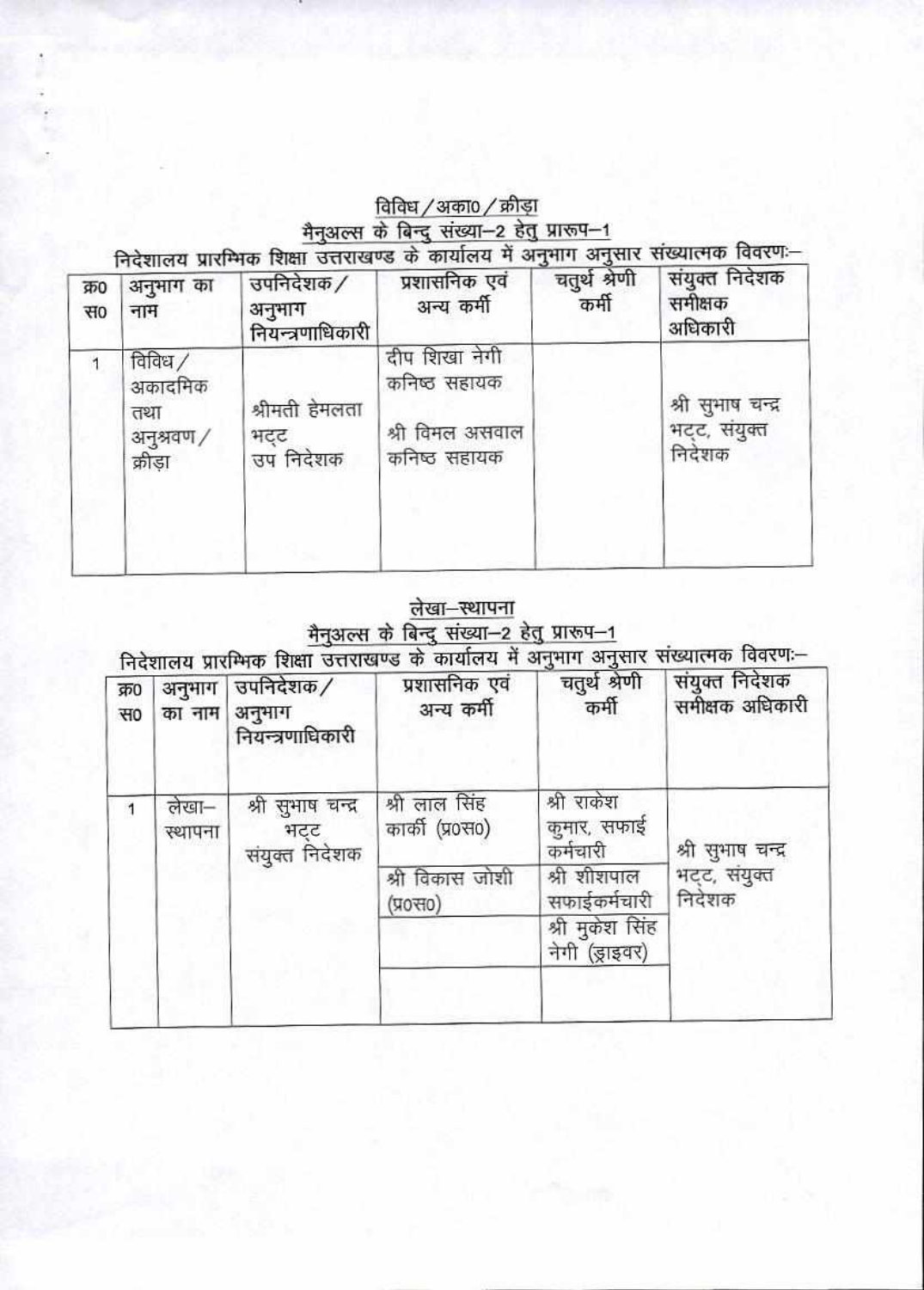| डिस्पैच |  |  |                                           |  |  |
|---------|--|--|-------------------------------------------|--|--|
|         |  |  | मैनअल्स के बिन्दु संख्या-2 हेतु प्रारूप-1 |  |  |

निदेशालय प्रारम्भिक शिक्षा उत्तराखण्ड के कार्यालय में अनुभाग अनुसार संख्यात्मक विवरणः-

| क्र0<br><b>RFO</b> | अनुभाग का<br>नाम | उपनिदेशक / अनु<br>भाग<br>नियन्त्रणाधिकारी | प्रशासनिक एवं<br>अन्य कर्मी         | चतुर्थ श्रेणी<br>कर्मी | संयुक्त निदेशक<br>समीक्षक अधिकारी            |
|--------------------|------------------|-------------------------------------------|-------------------------------------|------------------------|----------------------------------------------|
|                    | डिस्पैच          | श्री चैतराम<br>डंगवाल<br>(нояозю)         | श्रीमती सुनीता<br>रतूडी व0प्र0अ0    | श्री अशोक<br>ਮਟਟ       | श्री सुभाष चन्द्र<br>भट्ट, संयुक्त<br>निदेशक |
|                    |                  |                                           | श्री विक्रम सिंह<br>कण्डारी<br>क0स0 |                        |                                              |

<u>सेवा-3</u><br>निदेशालय प्रारम्भिक शिक्षा उत्तराखण्ड के कार्यालय में अनुभाग अनुसार संख्यात्मक विवरणः—<br>निदेशालय प्रारम्भिक शिक्षा उत्तराखण्ड के कार्यालय में अनुभाग अनुसार संख्यात्मक विवरणः—

| उपनिदेशक /अनुभाग<br>नियन्त्रणाधिकारी    | प्रशासनिक एवं<br>अन्य कर्मी                                                                                                                                       | चतुर्थ<br>श्रेणी<br>कर्मी | अपर निदेशक<br>समीक्षक अधिकारी  |
|-----------------------------------------|-------------------------------------------------------------------------------------------------------------------------------------------------------------------|---------------------------|--------------------------------|
| श्री मेहरवान सिंह<br>बिष्ट<br>उप निदेशक | श्री विक्रम सिंह<br>रावत<br>(मु०प्र०अ०)<br>श्रीमती रेणू<br>कुकरेती<br>(аодозю)<br>श्री वीरेन्द्र सिंह<br>भण्डारी (प्र0स0)<br>श्री कुलदीप<br>सिंह रावत<br>(वरी0स0) |                           | श्री एस0पी0 खाली<br>अपर निदेशक |
|                                         |                                                                                                                                                                   |                           |                                |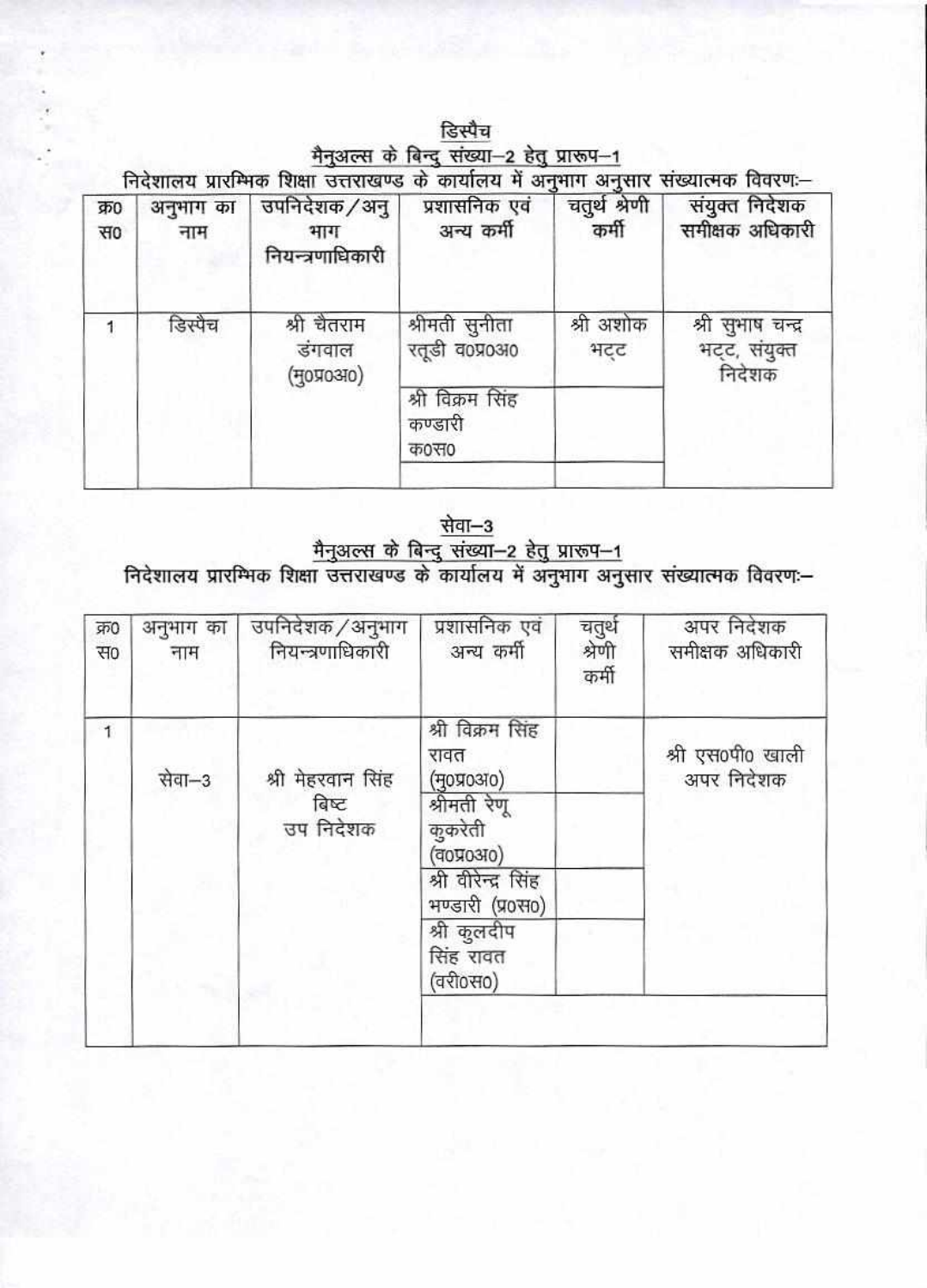विधि

मेनुअल्स के बिन्दु संख्या-2 हेतु प्रारूप-1<br>निदेशालय प्रारम्भिक शिक्षा उत्तराखण्ड के कार्यालय में अनुभाग अनुसार संख्यात्मक विवरणः-

| क्र0<br><b>TF</b> | अनुभाग<br>का नाम | उपनिदेशक /<br>अनुभाग<br>नियन्त्रणाधिकारी | प्रशासनिक एवं<br>अन्य कर्मी                                       | चतुर्थ श्रेणी<br>कर्मी        | अपर निदेशक<br>समीक्षक अधिकारी |
|-------------------|------------------|------------------------------------------|-------------------------------------------------------------------|-------------------------------|-------------------------------|
|                   | विधि             | श्री रघुनाथ लाल<br>आर्य                  | श्री संजय कुमार<br>विधि अधिकारी                                   | श्री राघवानन्द<br>सती परिचारक |                               |
|                   | संयुक्त निदेशक   | श्री चैतराम डंगवाल<br>मоप्र0310          | श्री रमेश लाल<br>परिचारक                                          | श्री रघुनाथ लाल<br>आर्य       |                               |
|                   |                  |                                          | श्री नदीम<br>दिलशाद(प्र0स0)                                       |                               | संयुक्त निदेशक                |
|                   |                  |                                          | श्री पंकज कुमार<br>प्र०स०<br>श्री मेहरबान सिंह<br>भण्डारी प्र0स0। |                               |                               |

## ्सूचना का अधिकार<br><u>मैनुअल्स के बिन्दु संख्या–2 हेतु प्रारूप–1</u>

निदेशालय प्रारम्भिक शिक्षा उत्तराखण्ड के कार्यालय में अनुभाग अनुसार संख्यात्मक विवरणः-

| क्र0<br><b>HO</b> | अनुभाग<br>का नाम  | उपनिदेशक / अनुभा<br>ग नियन्त्रणाधिकारी                                        | प्रशासनिक एवं अन्य<br>कर्मी                                                                                | चतुर्थ श्रेणी<br>कर्मी                | संयुक्त निदेशक<br>समीक्षक<br>अधिकारी        |
|-------------------|-------------------|-------------------------------------------------------------------------------|------------------------------------------------------------------------------------------------------------|---------------------------------------|---------------------------------------------|
|                   | सूचना<br>प्रकोष्ठ | श्री एस0पी0 खाली<br>अपर निदेशक<br>श्री सुभाष चन्द्र<br>भट्ट संयुक्त<br>निदेशक | श्री नत्थी लाल,मु०प्र०अ०<br>श्री नरेन्द्र सिंह रावत<br>व0प्र0आ0<br>श्री सुफल सिंह कैन्तुरा<br>कनिष्ठ सहायक | श्री दलवीर<br>सिंह सोलंकी,<br>परिचारक | श्री सुभाष चन्द्र<br>भट्ट संयुक्त<br>निदेशक |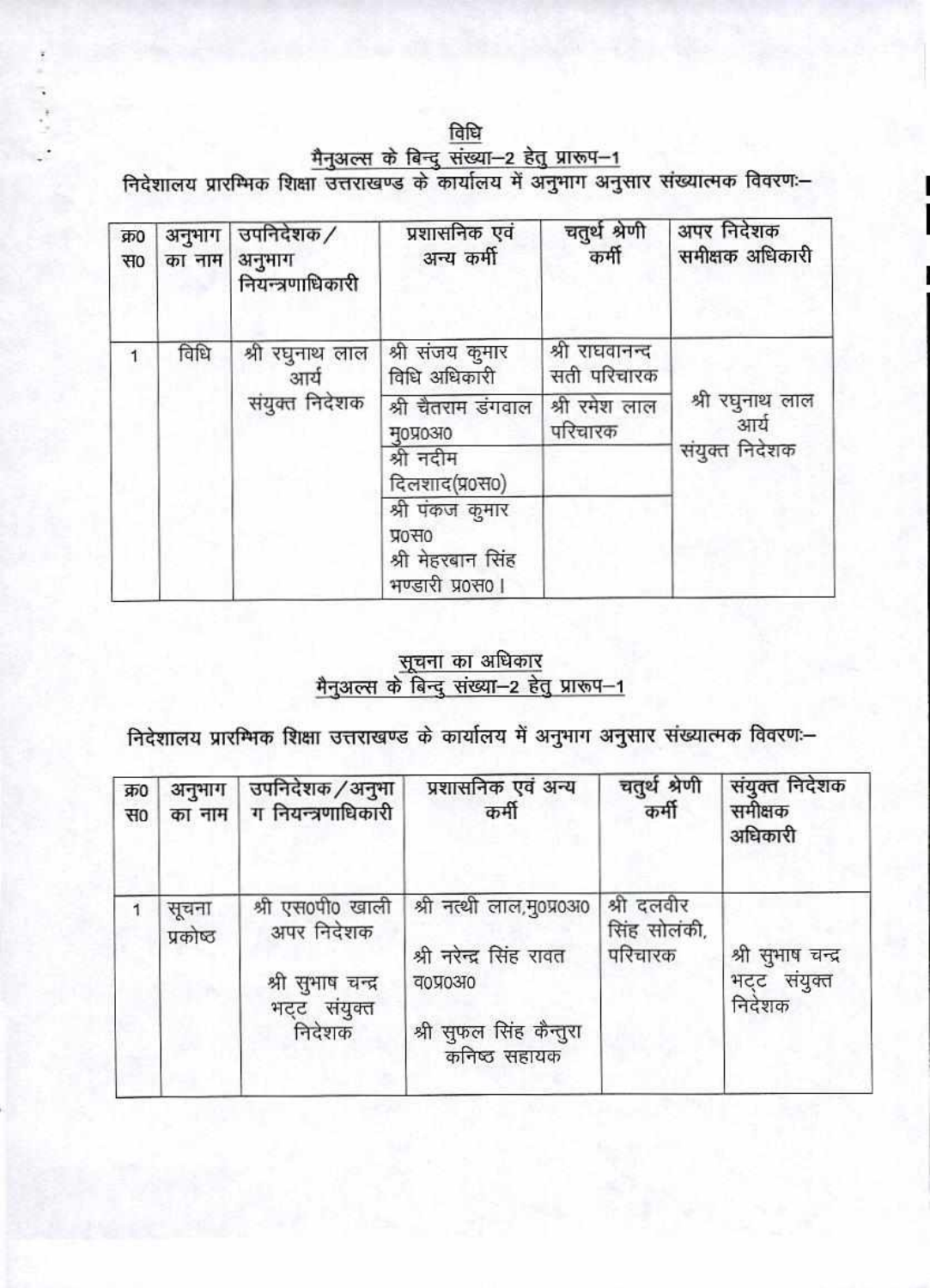निदेशालय स्तर पर कार्यरत वित्त नियंत्रक, लेखाधिकारी तथा सहायक लेखाधिकारी एवं लेखा<br>संगठन के कार्मिकों के कर्तव्य एवं दायित्व।

| पदनाम                | कर्तव्य एवं दायित्व                                                                                                                                                                                                                                                                                                                                           |  |  |
|----------------------|---------------------------------------------------------------------------------------------------------------------------------------------------------------------------------------------------------------------------------------------------------------------------------------------------------------------------------------------------------------|--|--|
| वित्त नियंत्रक       | • अपने कार्यालयाध्यक्ष / विभागाध्यक्ष की ओर से अधिकतम वित्तीय दायित्वों को<br>निभाना और वित्त प्रशासन के संचालन में कार्यालयाध्यक्ष / विभागाध्यक्ष के प्रमुख<br>वित्तीय सहयोगी के रूप में कार्य करना।                                                                                                                                                         |  |  |
|                      | वित्तीय नियंत्रण को और अधिक प्रभावशाली बनाना।                                                                                                                                                                                                                                                                                                                 |  |  |
|                      | किसी भी नये व्यय संबंधी अथवा अन्य महत्वपूर्ण प्रस्ताव की समीक्षा।                                                                                                                                                                                                                                                                                             |  |  |
|                      | • समय-समय पर महालेखाकार द्वारा उठायी गयी संपरीक्षा संबंधी आपत्तियों के<br>परिपालन तथा ड्राफ्ट पैरा एवं भारत के नियन्त्रक व महालेखा परीक्षक की रिपोर्ट<br>संबंधी व्याख्यत्मक टिप्पणी तैयार कराने में सहयोग करना।                                                                                                                                               |  |  |
|                      | • विभिन्न विभागों व कार्यालयों में आय की मदों की प्रचलित दरों की समीक्षा<br>करना।                                                                                                                                                                                                                                                                             |  |  |
|                      | • निदेशालय में लेखा, संपरीक्षा आदि संबंधी कार्य करने वाले सभी अधिकारियों एवं<br>कर्मचारियों पर नियंत्रण रखना।                                                                                                                                                                                                                                                 |  |  |
| लेखाधिकारी           | • अपने कार्यालयाध्यक्ष / विभागाध्यक्ष की ओर से अधिकतम वित्तीय दायित्वों को<br>निभाना और वित्त प्रशासन के संचालन में कार्यालयाध्यक्ष / विभागाध्यक्ष के प्रमुख<br>वित्तीय सहयोगी के रूप में कार्य करना।                                                                                                                                                         |  |  |
|                      | वित्तीय नियंत्रण को और अधिक प्रभावशाली बनाना।                                                                                                                                                                                                                                                                                                                 |  |  |
|                      | • किसी भी नये व्यय संबंधी अथवा अन्य महत्वपूर्ण प्रस्ताव की समीक्षा।<br>समय-समय पर महालेखाकार द्वारा उठायी गयी संपरीक्षा संबंधी आपत्तियों के<br>परिपालन तथा ड्राफ्ट पैरा एवं भारत के नियन्त्रक व महालेखा परीक्षक की रिपोर्ट<br>संबधी व्याख्यत्मक टिप्पणी तैयार कराने में सहयोग करना।<br>विभिन्न विभागों व कार्यालयों में आय की मदों की प्रचलित दरों की समीक्षा |  |  |
|                      | करना।                                                                                                                                                                                                                                                                                                                                                         |  |  |
| सहायक                | निदेशालय में कार्यरत वित्त नियंत्रक तथा लेखाधिकारी को कार्य में सहयोग<br>करना।                                                                                                                                                                                                                                                                                |  |  |
| लेखाधिकारी           |                                                                                                                                                                                                                                                                                                                                                               |  |  |
| ज्येष्ठ लेखापरीक्षक  | सौंपे गये कार्य विभाजन के अनुसार।                                                                                                                                                                                                                                                                                                                             |  |  |
| कनिष्ठ लेखापरीक्षक   | सौंपे गये कार्य विभाजन के अनुसार।                                                                                                                                                                                                                                                                                                                             |  |  |
| लेखाकार              | सौंपे गये कार्य विभाजन के अनुसार।                                                                                                                                                                                                                                                                                                                             |  |  |
| सहायक लेखाकार        | सौंपे गये कार्य विभाजन के अनुसार।                                                                                                                                                                                                                                                                                                                             |  |  |
| कनिष्ठ लेखा<br>लिपिक | सौंपे गये कार्य विभाजन के अनुसार।                                                                                                                                                                                                                                                                                                                             |  |  |
| अनुसेवक              | • सौंपे गये कार्य विभाजन के अनुसार।                                                                                                                                                                                                                                                                                                                           |  |  |